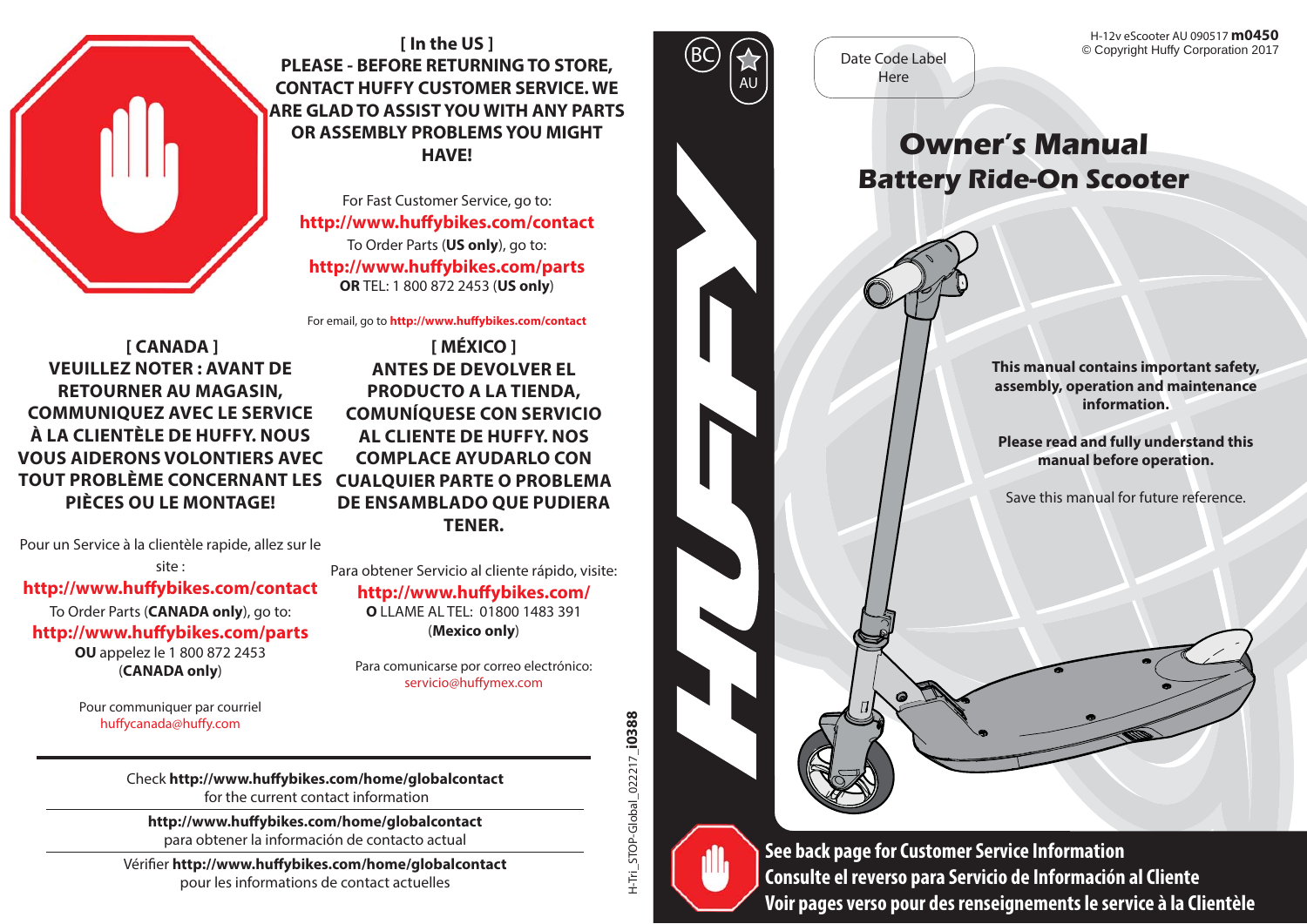# Owner's Manual Index

## **Safety**

## **Assembly**

## **Operation**

|--|--|--|--|

## **Maintenance Repair and Service**

## **Warranty**

|--|

Contact Information ......................................................................................................Back Cover**Back Cover** 

# **WARNING:** CHOKING HAZARD:

- Small parts, adult assembly required.
- To reduce the risk of injury, adult supervision is required.
- Never use in roadways, near motor vehicles, on or near steep inclines or steps, swimming pools or other bodies of water; always wear shoes, and never allow more than one rider.
- The user must be **8+ years**, and weigh no more than **150 lbs (68kgs)**.

The normal powered top speed of this scooter is approximately **8 mph (12.9 kph)**. Speed can be affected by rider weight, inclines and battery charge level. Avoid excessive speeds particularly on inclines.

**Drive system specs** – Gear drive, 12V 60W DC Motor - **No Serviceable Parts.**

**CHARGE BATTERY BEFORE USE!** Before using the unit for the first time the battery needs to be charged for at least **8** to **12** hours - no more than **20** hours.

## **Limited Warranty**

#### **General:**

- Part or model specifications are subject to change without notice.
- This Limited Warranty is the only warranty for this product. There are no other expressed or implied warranties.
- This Limited Warranty extends only to the original consumer and is not transferable to anyone else.
- Warranty registration is not required.
- The only uses for this product are described in this manual.

#### **What does this Limited Warranty cover?**

This Limited Warranty covers all parts of the product except those indicated below as not warranted.

What must you do to keep the Limited Warranty in effect?

#### **This Limited Warranty is effective only if:**

- Product is completely and correctly assembled.
- Product is used under normal conditions for its intended purpose (see the following section for excluded activities).
- Product receives all necessary maintenance and Our goods come with guarantees that cannot adiustments.
- Product is used for general transportation and recreational use only.

#### **What is not covered by this Limited Warranty?**

• This Limited Warranty does not cover normal wear and tear, normal maintenance items, or any damage, failure, or loss that is caused by improper assembly, maintenance, adjustment, storage, or use of the Product.

**This Limited Warranty will be void if the unit is ever:**

- Used in any competitive sport
- Used for stunt riding, jumping, aerobatics or similar activity
- Modified in any way
- $\cdot$  Modified with the addition of a motor
- Ridden by more than one person at a time
- Rented, sold, or given away
- Used in a manner contrary to the instructions and warnings in this Owner's Manual

Huffy will not be liable for incidental or consequential loss or damage, due directly or indirectly from use of this product. Some states do not allow the exclusion or limitation of incidental

or consequential damages, so the above limitation may not apply to you.

#### **How do you report a problem with this product or submit a warranty claim?**

- Contact Customer Service in Australia or New Zealand (See included list for Customer Contact information).
- Warranty claims can be submitted to; Hunter Products Pty Ltd - PH: 1800 224 094 Email: enquiries@hunterproducts.com.au - Level 2, 424 Warrigal Road, Moorabbin, Victoria 3189 Australia.

#### **What rights do you have?**

• This Limited Warranty gives you specific legal rights. This Limited Warranty is in addition to other rights and remedies that a consumer may be entitled to under law with respect to this product.

The following text is incorporated into this Limited Warranty if this product was purchased in Australia (but it is not incorporated if such product was purchased in New Zealand):

be excluded under the Australian Consumer Law. You are entitled to a replacement or refund for a major failure and for compensation for any other reasonably foreseeable loss or damage. You are also entitled to have the goods repaired or replaced if the goods fail to be of acceptable quality and the failure does not amount to a major failure.

#### **What will Huffy do?**

Huffy will replace, without charge to you, the component found to be defective by Huffy. What rights do you have?

This warranty gives you specific legal rights. You may also have other rights which vary from state to state.

#### **For how long does this Limited Warranty last?**

- Drive Battery 30 days
- Electronics 90 days
- All other Components 6 months

#### **This product meets ASTM F963 and CPSIA requirements for electric vehicles.**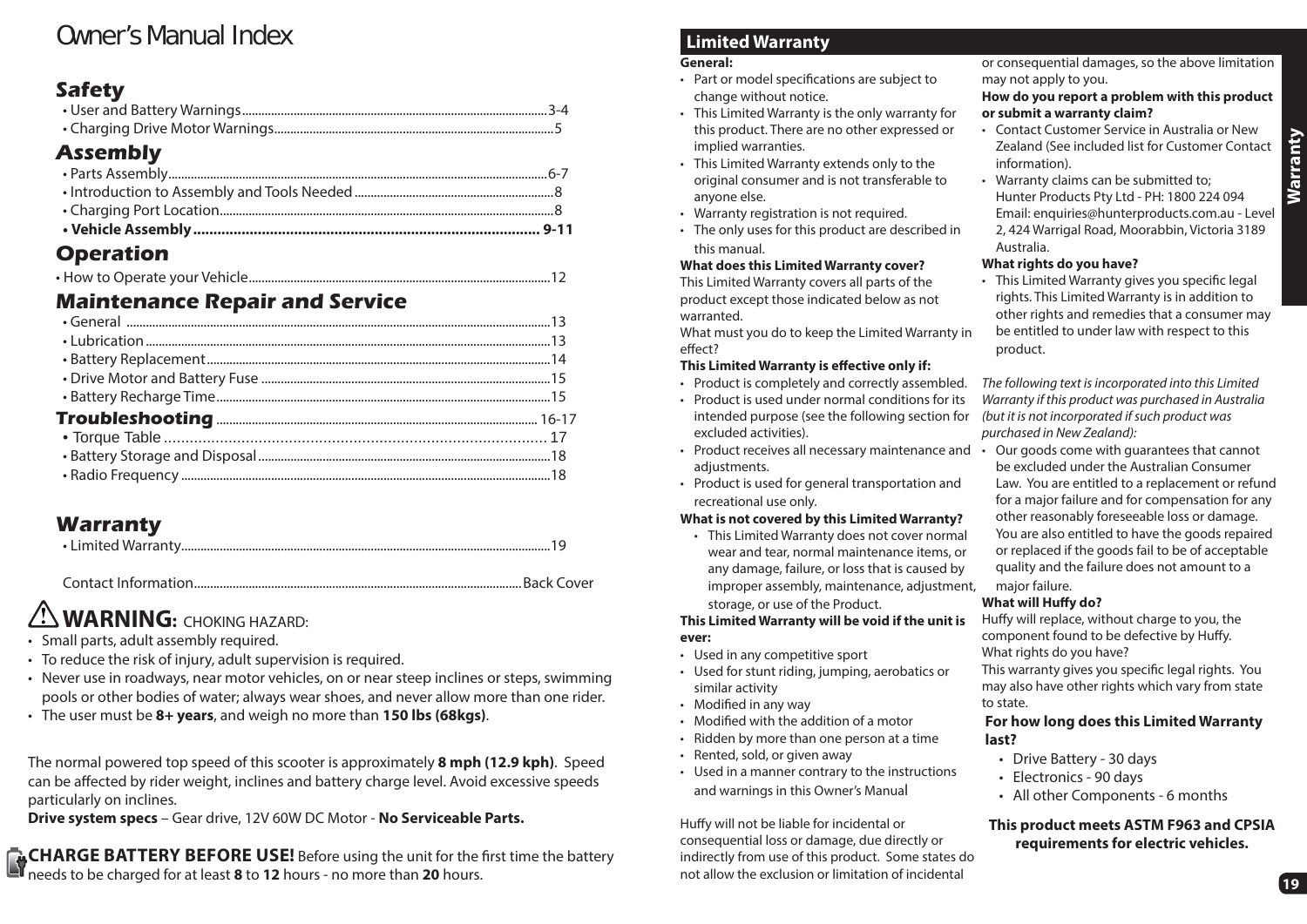#### **Battery Storage and Disposal** The drive battery should be charged when

battery and will void the warranty.

depleted, or if not used regularly, once a month. Failure to charge the battery as directed will cause permanent damage to the

**removed:**

• Do not store battery in extreme hot or cold temperatures.

**Follow these guidelines if the battery is** 

• Wipe the battery clean with a dry cloth prior to storage. Wash cloth separate from other clothes.

#### **BATTERY DISPOSAL:**

• The sealed lead-acid battery must be re-

cycled or disposed of in an environmentally sound manner.

- $\cdot$  Do not dispose of battery in a fire. The battery may explode or leak acid.
- Do not dispose of the battery in house hold trash. The incineration, land filling or<br>mixing of sealed lead-acid batteries with<br>household trash is prohibited by law.
- Return an exhausted battery to a federal or state approved lead-acid battery recycler, such as a local seller of automotive batteries (check local battery disposal regula tions).

## **Radio Frequency Information (charger/adapter)**

 $\angle$ **CAUTION:** Changes or modifications to this unit not expressly approved by the party responsible for compliance could void the user's authority to operate the equipment.

This device (charger/adapter) complies with Part 15 of the FCC Rules. Operation is subject to the following two conditions: **(1)** this device may not cause harmful

interference, and

**(2)** this device must accept any interference received, including interference that may cause undesired operation.

**NOTE:** This equipment has been tested and found to comply with the limits for a Class B digital device, pursuant to Part 15 of the FCC Rules. These limits are designed to provide reasonable protection against harmful interference in a residential installation. This equipment generates, uses and can radiate

radio frequency energy and, if not installed and used in accordance with the instructions, may cause harmful interference to radio communications.

However, there is no guarantee that interference will not occur in a particular installation. If this equipment does cause harmful interference to radio or television reception, which can be determined by turning the equipment off and on, the user is encouraged to try to correct the interference by one or more of the following measures:

- Reorient or relocate the receiving antenna.
- Increase the separation between the equipment and receiver.
- Connect the equipment into an outlet on a circuit different from that to which the receiver is connected.
- Consult the dealer or an experienced radio/TV technician for help.

# **WARNINGS**

All of these safety rules and guidelines must be followed or serious injury or death may occur to the user. Keep this product away from small children.

- **Adult assembly required.** Choking hazard to children under the age of 3 years - contains small parts. Keep small children away when assembling.
- **To reduce the risk of injury, adult supervision is required. Never use in roadways, near motor vehicles, on or near steep inclines or steps, swimming pools or other bodies of water; always wear shoes, and never allow more than one (1) rider.**
- **RISK OF FIRE. Do not bypass fuse. Replace only with size and type.**
- Unit shall not be modified from original design and configuration.
- Unit shall not be operated to perform racing, stunt riding, or other maneuvers, which may cause loss of control, or may cause uncontrolled operator/passenger actions or reactions.
- Do not allow hands, feet, hair, body parts, clothing, or similar articles to come in contact with moving parts, wheels, or drivetrain, while the engine is running.
- Body parts such as hands, legs, hair and clothing can get caught in moving parts. Never place a body part near a moving part or wear loose clothing while using the vehicle.
- Always use vehicle in a safe, secure environment on flat, smooth paved surfaces only.
- **Do not use the vehicle in an unsafe manner or at an unsafe speed.**

#### **Examples include but are not limited to:**

- Do not pull or push the vehicle with another vehicle or similar device.
- Do not tow anything behind the vehicle.
- Do not drive into fixed obiects, which may cause the wheels to spin, causing the motor to overheat.
- Never use near streets, water, swimming pools, hills, steps, drop-offs, sloped surfaces or driveways, wet areas, flammable vapors, in alleys, at night or in the dark.
- Do not use the vehicle in unsafe conditions such as snow, rain, loose dirt, mud sand or

fine gravel. This may result in unexpected action such as tip over and skidding. Using the vehicle in loose dirt, mud, sand, or fine gravel may damage the electronics and gear box inside the vehicle.

- **Vehicle Cautions:** Do not overload the vehicle. Do not drive in very hot weather, components may overheat. Do not allow water or other liquids to come in contact with the battery or other electric components. Do not tamper with the electrical system. Doing so may create a short, causing the fuse to trip or other damage including fire.
- **Foot/Fender Brake can become hot after use. Do Not touch with hand.**
- **Before each cycle of operation, the operator must perform the pre-operation checks including the following items:**
- Check that any guards and pads originally supplied are in proper place and in serviceable condition.
- Ensure that the area that the unit is to be operated in is safe and suitable for safe operation;
- Ensure that the braking system is functioning properly;
- Ensure that all safety labels are in place and understood by the operator and any passenger;
- Ensure that any and all axle guards, chain guards, or other covers or guards supplied by the manufacturer are in place and in serviceable condition;
- Ensure that tires are in good condition, inflated properly, and have sufficient tread remaining.
- Before using the vehicle the user must understand the controls and safety issues. They must also demonstrate the capability and skill to handle the vehicle and operate its controls to avoid falls or collisions. It is the responsibility of the adult to educate the child and determine if they are capable of operating the vehicle safely and that safe practices are used when using the vehicle.
- **Operators shall adhere to all**

**3**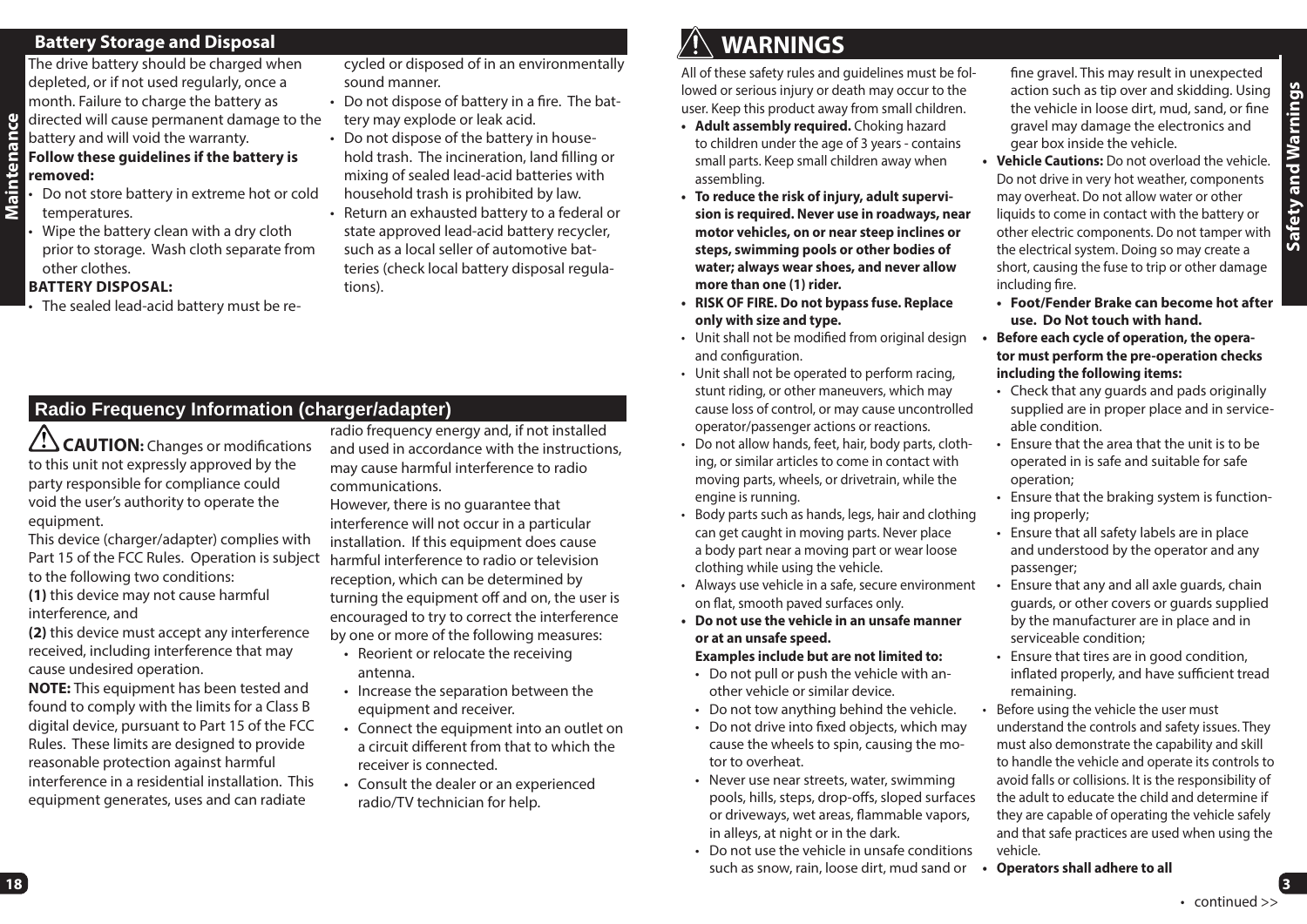## **WARNINGS - continued**

Safety & Warnings **Safety & Warnings**

**recommendations and instructions, as well as comply with all laws and ordinances:**

- Units without headlights shall be operated Avoid streets and surfaces with water, sand, only with adequate daylight conditions of visibility;
- Owners are encouraged to highlight (for conspicuity) using lighting, reflectors, and for low-riding units, signal flags on flexible poles.
- **Persons with the following conditions shall be cautioned not to operate the unit:**
- Those with heart conditions;
- Pregnant women;
- Persons with head, back, or neck ailments, or prior surgeries to those areas of the body;
- Persons with any mental or physical conditions that may make them susceptible to injury or impair their physical dexterity or mental capabilities to recognize, understand, and perform all of the safety instructions and to be able to assume the hazards inherent in unit use.
- Operators shall always use appropriate protective clothing, including but not limited to a helmet, with appropriate certification.
- Components shall be maintained and repaired in accordance with this manual and use only authorized replacement parts with installation performed by dealers or other skilled persons.

 **HELMET WARNING:ALWAYS WEAR YOUR HELMET WHEN RIDING THIS PRODUCT!**

- Avoid sharp bumps, drainage grates, and sudden surface changes.
- gravel, dirt, leaves, and other debris. Wet weather impairs traction, braking, and visibility.
- **Additional Safety Warnings:**
- It is the responsibility of the adult to educate the child and determine if they are capable of operating the vehicle safely.
- Before using the vehicle the child must understand the controls and safety issues. They must also demonstrate the capability and skill to handle the vehicle and operate its controls to avoid falls or collisions.
- After complete assembly, remove and dispose of all protective material and poly bags. Keep poly bags away from child. Be sure to remove all packaging materials and parts from underneath the vehicle body.
- Ensure child uses common sense and safe practices when using the vehicle.
- An adult must unfold and fold this product (as equipped).

## **Troubleshooting Guide - continued**

| Problem                                                                 | <b>Possible Cause</b>                                        | Solution                                                                 |
|-------------------------------------------------------------------------|--------------------------------------------------------------|--------------------------------------------------------------------------|
| Loud grinding or<br>clicking noises<br>coming from motor<br>or gear box | Motor or gears are dam-<br>aged                              | <b>Call Customer Service.</b>                                            |
|                                                                         | Drive Wheel is partially<br>engaged                          | Check drive wheel - to motor engage-<br>ment.                            |
| Battery will not<br>recharge                                            | <b>Battery connector or</b><br>adapter connector is<br>loose | Check that the battery connectors are<br>firmly plugged into each other. |
|                                                                         | Charger not plugged in                                       |                                                                          |
|                                                                         | Charger is not working                                       | Check that the battery charger is<br>plugged into a working wall outlet. |
|                                                                         | Battery is dead                                              | Replace battery.                                                         |
| Charger feels warm<br>when recharging                                   | This is normal and not a<br>cause for concern                | If excessively hot, unplug and replace.                                  |

## **Torque Table**

#### **Recommended Torque:**

Use of a torque wrench is recommended. Recommended torque for each fastener is listed below. In addition to tightening to the recommended torque, please ensure the parts of the product are sufficiently tightened by performing the functional tests (in the component assembly sections of the owner's manual) on each component as it is tightened. **NOTE:** Please check that all fasteners on the product are torqued according to the table below:

| <b>Recommended Torque for clean, dry threads:</b> |                        | <b>How to Measure:</b>                                                       |
|---------------------------------------------------|------------------------|------------------------------------------------------------------------------|
| <b>Fastener Size</b>                              | Torque (ft-lb / N·m)   | Screw or bolt size is determined<br>by the width at the THREADS as<br>shown. |
| .157 in $(4 \text{ mm})$                          | 3.1 ft-lbs $(4.2 N·m)$ |                                                                              |
| $.196$ in $(5 \text{ mm})$                        | 5 ft-lbs $(6.8 N·m)$   |                                                                              |
| $.236$ in (6 mm)                                  | 7 ft-lb (9.5 Nom)      |                                                                              |
| .275 in (7 mm)                                    | 12 ft-lbs (16.3 N·m)   |                                                                              |
| $.314$ in $(8 \text{ mm})$                        | 17 ft-lbs (23 N•m)     |                                                                              |
| .393 in (10 mm)                                   | 33 ft-lbs (44.7 N·m)   |                                                                              |
| Pedals                                            | 24 ft-lbs $(30 N·m)$   |                                                                              |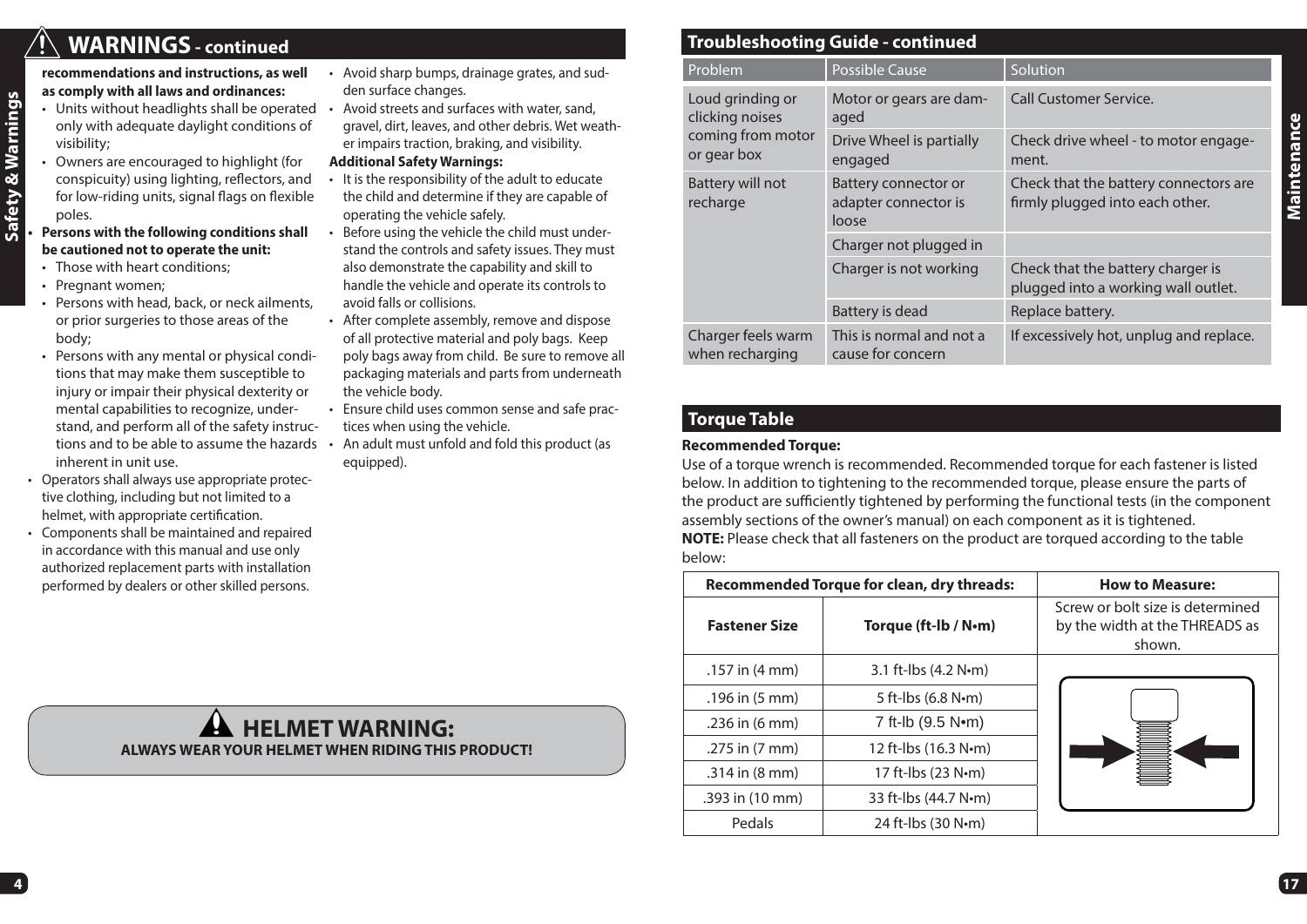## **Troubleshooting Guide**

The following are examples of potential problems. Completely read through this manual and the troubleshooting guide table before calling. If you still need help resolving the problem please contact Customer Service.

**NOTE:** Vehicle should be turned off and fully changed before doing troubleshooting.

| Problem                                            | <b>Possible Cause</b>                         | Solution                                                                                                                                             |
|----------------------------------------------------|-----------------------------------------------|------------------------------------------------------------------------------------------------------------------------------------------------------|
| Vehicle does not<br>run                            | Battery low on power                          | Recharge battery (see Battery: Re-<br>charge interval and time)                                                                                      |
|                                                    | Thermal fuse has tripped                      | Let Fuse reset                                                                                                                                       |
|                                                    | Battery connector or<br>wires are loose       | Check that the battery connectors<br>are firmly plugged into each other. If<br>wires are loose around the motor call<br><b>Customer Service.</b>     |
|                                                    | Battery is dead                               | Replace battery (see Battery: Replace-<br>ment and Disposal)                                                                                         |
|                                                    | Electrical system or<br>motor is damaged      | <b>Call Customer Service.</b>                                                                                                                        |
| Vehicle does not<br>run very long                  | Battery is undercharged.                      | Check that the battery connectors are<br>firmly plugged into each other when<br>recharging (see Battery: Recharge<br>interval and Time)              |
|                                                    | Battery is old and cannot<br>be fully charged | Replace battery (see Battery: Replace-<br>ment and Disposal)                                                                                         |
| Vehicle runs<br>sluggishly                         | Battery low on power                          | Recharge battery (see Battery: Replace-<br>ment and Disposal)                                                                                        |
|                                                    | Battery is old and cannot<br>be fully charged | Replace battery (see Battery: Replace-<br>ment and Disposal)                                                                                         |
|                                                    | Vehicle is overloaded                         | Reduce weight on vehicle (see user<br>requirements and Safety Warnings)                                                                              |
|                                                    | Vehicle is being used in<br>harsh conditions  | Avoid using vehicle in harsh conditions<br>(see User Requirements and Safety<br>Warnings)                                                            |
| Vehicle makes loud<br>noise when in use            | Chain is dry (on chain<br>drive models)       | Lubricate chain with light oil.                                                                                                                      |
| Vehicle will not<br>run when Switch is<br>pressed. | Poor contact of wires or<br>connectors        | Check that the battery connectors<br>are firmly plugged into each other. If<br>wires are loose around the motor call<br><b>Customer Service.</b>     |
|                                                    | "Dead Spot" on motor                          | A dead spot means the electric power<br>is not being delivered to the terminal<br>connection and the vehicle needs<br>repair. Call Customer Service. |

# $\mathcal{W}(\mathbb{N})$  **WARNING** - Charging the Drive Motor Battery

materials.

The following safety hazards may result in serious injury or death to the user of the vehicle:



- Use of a battery or charger other than the supplied rechargeable battery and charger may cause a fire or explosion. Only use the supplied rechargeable battery (or suitable replacement) and charger with the vehicle.
- Using the rechargeable battery and charger for any other product may result in overheating, fire or explosion. Never use the rechargeable battery and charger with another product. • Explosion. Gases are created during charging. Charge the battery in a

well ventilated area. Do not charge the battery near heat or flammable

Contact between the positive and negative terminals may result in fire or explosion. Avoid direct contact between the terminals. Picking up the battery by the wires or charger can cause damage to the battery and may result in a fire. Always pick up the battery by its case or handles.

- 
- 
- Battery must be handled by adults only. Liquids on the battery may cause fire or electric shock. Always keep all liquids away from the battery and keep the battery dry. • Contact or exposure to battery leakage (lead acid) may cause serious injury. If contact or exposure occurs immediately call your physician. If
- the chemical is on the skin or in the eyes, flush with cool water for 15 minutes. If the chemical was swallowed, immediately give the person water or milk. Do not give water or milk if the patient is vomiting or has a decreased level of alertness. Do not induce vomiting.



- Battery Posts, terminals and related accessories contain lead and lead compounds (acid), chemicals known to cause cancer, reproductive harm and are toxic and corrosive. Never open the battery.
- Tampering or modifying the electric circuit system may case a shock, fire or explosion and permanently damage the system. Exposed wiring and circuitry in the charger may cause electric shock. Always keep the charger housing closed.

**Important!** Before using the unit for the first time the battery needs to be charged for 8 to **12 hours - never longer than 20 hours**, Only an adult who has read and understands the safety warnings should handle, charge or recharge of the battery (see Maintenance).

**NOTE:** It is not necessary to remove the battery from the vehicle for charging.

**5**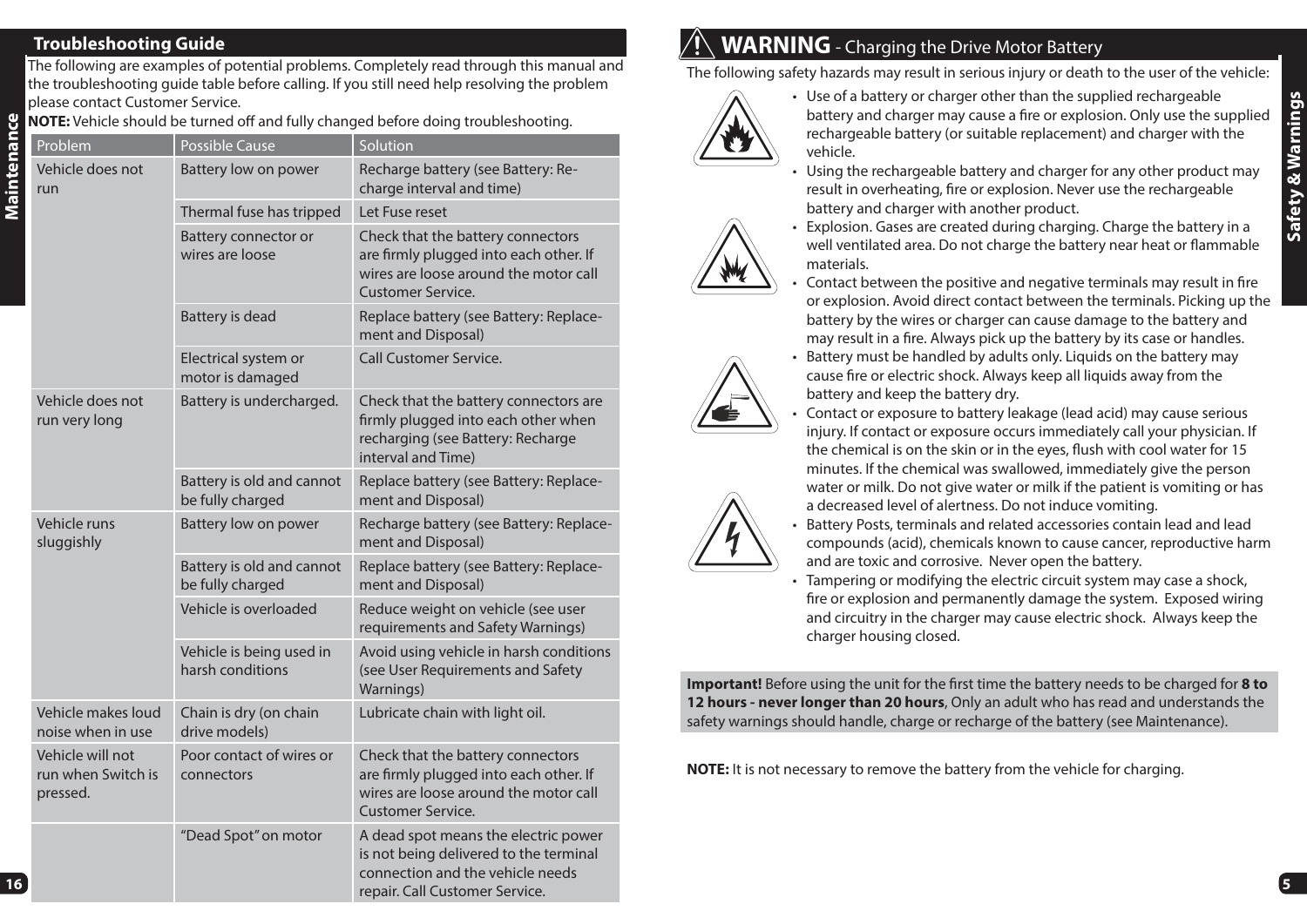#### **Parts View**

**Parts View**



## **Drive Motor Battery**

Only an adult who has read and understands the safety warnings should handle, charge or recharge the battery. Failure to comply with all safety warnings may result in serious injury or death.

### **Battery Fuse**

The drive motor circuit features a thermal fuse that will automatically trip and cut all power to the vehicle if the motor, electric system or battery is overloaded. The fuse will reset and power will be restored after a short time. If the thermal fuse trips repeatedly during normal use, the vehicle may need repair.

**WARNING:DO NOT BYPASS THE FUSE - RISK OF FIRE. This may overload and damage the electrical system.**

### **Battery Re-charge Interval and Time IMPORTANT!**

Check the drive battery and charger (supply cord, connector) for wear and damage before charging. Do not charge the battery if damage has occurred. Only replace with the same type and voltage rechargeable battery and charger supplied by the manufacturer.

- Only use the rechargeable battery (or equivalent replacement) and charger supplied with your vehicle.
- Before first use, charge battery 8 to 12 hours never longer than 20 hours.
- Once battery is depleted, recharge for **8 to 12 hours never longer than 20 hours**.
- Do not short circuit the battery: Do NOT connect red and black wires together or connect positive and negative terminals on the battery together.
- When battery is fully charged, un-plug charger from the wall outlet and disconnect from charger port.

The drive battery should be charged when depleted, or if not used regularly, once a month. Failure to charge the battery as directed will cause permanent damage to the battery and will void the warranty.

**WARNING: RISK OF FIRE**. Do not bypass Fuse. Replace only with 30 Amp Fuse.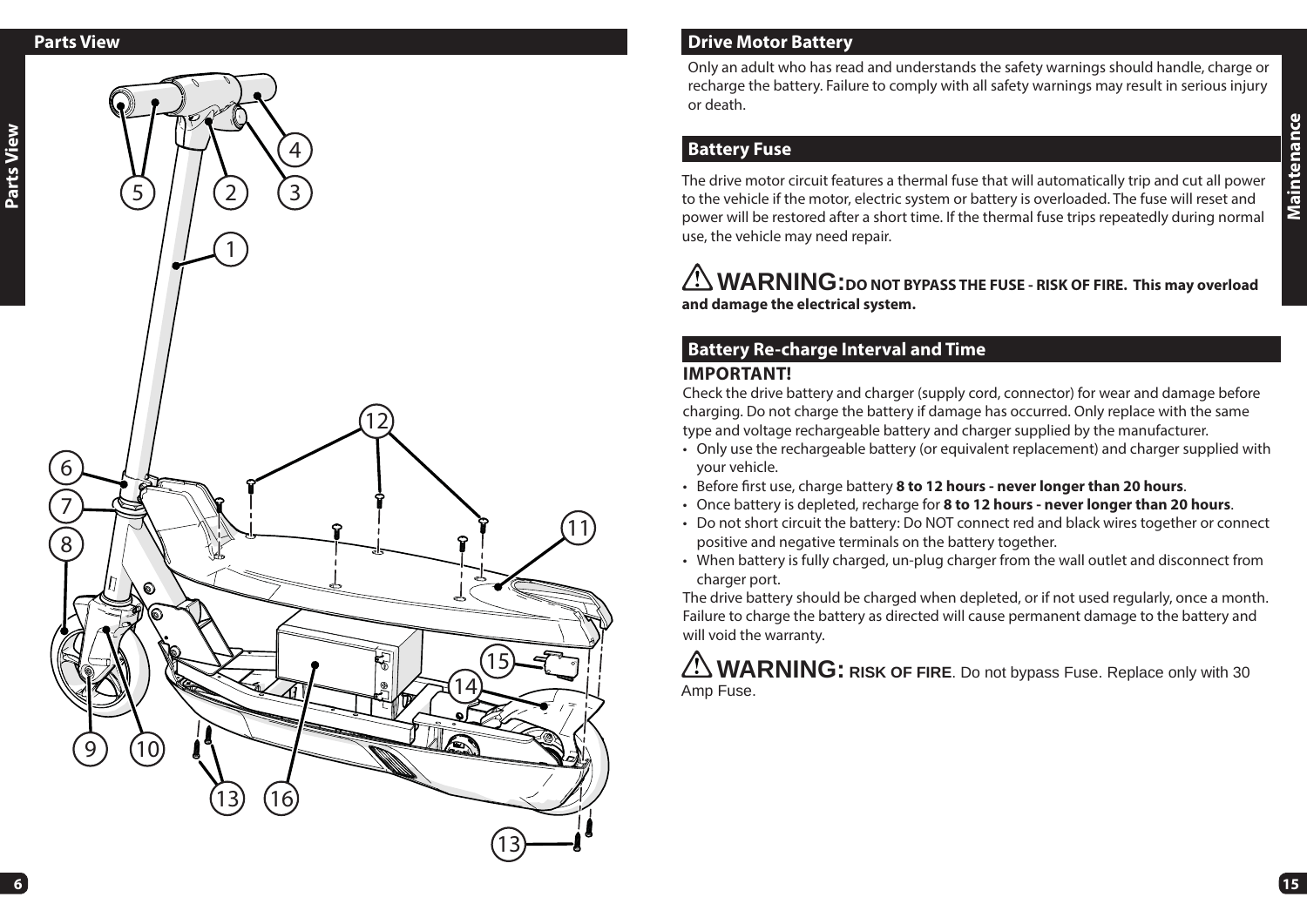## **Drive Battery Replacement:**



#### **STEPS:**

1. Remove Deck **A** by removing 6 Machine Screws **B** and 4 self-starting Screws **C**.

**CAUTION:** Brake Switch Harness **(D**) will remain attached to Deck.

- 2. Carefully lift out Battery **(E)** straight up.
- 3. Disconnect Negative and Positive Connectors **F**.
- **4. See Maintenance sections for Disposal and Storage.**

**To replace Battery - Always replace with same type and size as original:**

**CAUTION:** Make sure Brake Switch Harness **D** does not get pinched or bound up when re-installing Deck **A**.

- 1. Connect Negative and Positive Plugs **F**.
- 2. Carefully insert Battery into lower body being careful not to pinch any wires or plugs.
- 3. Re-install upper Deck **A** by installing 6 Machine Screws **B** and 4 self-starting Screws **C**.

### **See Torque Chart for recommended Torque.**

### **Parts List**

| #              | <b>Description</b>                                |
|----------------|---------------------------------------------------|
| $\mathbf{1}$   | <b>Steering Tube</b>                              |
| $\mathfrak{D}$ | Handlebar Cover (2 pieces)                        |
| 3              | <b>Throttle Button</b>                            |
| 4              | Grips $(x2)$                                      |
| 5              | Snap-in Handlebar Grips and End Cap assembly (x2) |
| 6              | <b>Steering Tube Clamp</b>                        |
| 7              | <b>Headset Bearings</b>                           |
| 8              | Front Wheel                                       |
| 9              | Axle - Shoulder Screw Set                         |
| 10             | Fork Assembly w/ Housing                          |
| 11             | <b>Top Deck</b>                                   |
| 12             | Machine Screws (x6)                               |
| 13             | Self-Starting Screws (x4)                         |
| 14             | Brake/Fender w/ Spring                            |
| 15             | Brake Switch w/ Cable                             |
| 16             | Drive Battery                                     |

**7** 

**Parts List**

Parts List

**14**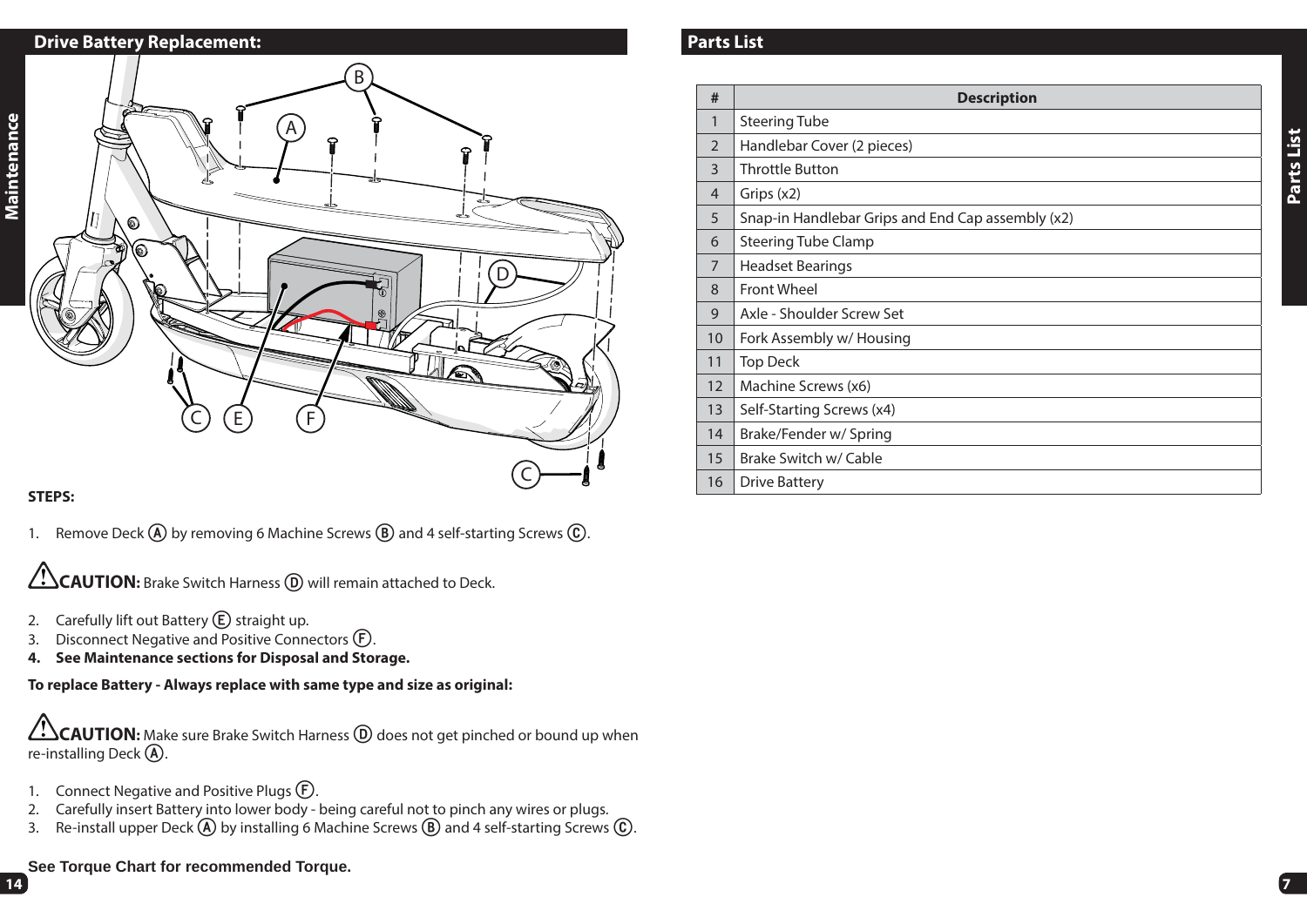#### **Introduction to Assembly**

This Owner's Manual may be made for several different style products.

- Some illustrations may vary slightly from the actual product.
- Follow instructions completely.
- If the product has any parts that are not described in this manual, look for separate "Special Instructions" that are supplied with the unit.
- All features, components and accessories are not included on all models.
- Use the Index page to locate specific sections of this manual.
- Please read through this entire manual before beginning assembly or maintenance.
- $\cdot$  If you are not confident with assembling this unit, contact customer service.

**NOTE:** All of the directions (right, left, front, rear, etc.) in this manual are as seen by the rider while seated.

Do not dispose of the carton and packaging until you complete the assembly of the product. This can prevent accidentally discarding parts of the unit.

## **Tools Needed**

**Assembly**



#### **Allen Wrenches (supplied)**

#### **CHARGING PORT LOCATION:**

**NOTE:** Charging Port **A** is located on the front RIGHT side of the deck, next to the Power ON/OFF switch **B**.

Port style may vary.



## **Maintenance Repair and Service**

#### **General:**

- **The Vehicle:** Frame, Fork and Handlebars should be checked for cracks, damage, missing or badly worn parts before each use. If any part of the product does not operate properly – discontinue use.
- **Tires/Wheels:** Periodically check tires and wheels for excess wear or damage. If equipped with pneumatic tires, regularly check tire pressure and adjust as needed. Tire pressure is listed on side of tires.
- Check the tightness of the wheels: **Note:** If the drive wheel is not tight, it will not engage the gears and the vehicle will not run.
- **Brakes:** Check brakes for proper function. Check Fender/Foot Brake for function and condition. If model has hand brakes, check that brake lever provides proper braking when squeezed and that brakes do nut rub.
- **Fasteners:** Check the tightness of the fasteners before each use. Replace any fasteners that are damaged. Make sure all fasteners are correctly tightened as written in this manual and any "Special Instructions". Parts that are not tight enough can be lost or operate poorly. Over tightened parts can be damaged. Make sure any replacement fasteners are the correct size and type.
- **Inspect the product frequently:** Failure to inspect the product and to make repairs or adjustments, as necessary, can result in injury to the rider or to others. Make sure all parts are correctly assembled and adjusted as written in this manual and any "Special Instructions".
- Immediately replace any damaged, missing, or badly worn parts with original equipment.
- Ensure battery is secured and the battery bracket is securely in place before use.
- Store the vehicle indoors. Keep it away from sources of heat, such as stoves and heaters.
- Keep the product clean and free of dirt, dust and water. This will prolong the useful life of the product.
- Clean the vehicle with a soft, dry cloth. To restore shine to plastic parts, use a non-wax furniture polish. Do not use automotive wax, abrasive cleaners or wash the vehicle with soap and water.

**WARNING:** Water will damage the motor, electrical system and battery.

**NOTE:** If the instructions in this manual or any "Special Instructions" are not sufficient for you, please contact customer service.

## **Lubrication**

# **WARNING:**

- If oil gets on rear wheel, it will reduce Fender/Brake performance and a longer distance to stop will be necessary. Injury to the rider or to others can occur.
- Keep all oil off the surfaces where your feet rest.
- Using soap and hot water, wash all oil off the wheels, Fenders, and the tires.
- Rinse with clean water and dry completely before you ride.

**LUBRICATION POINTS:** NO LUBRICATION IS REQUIRED.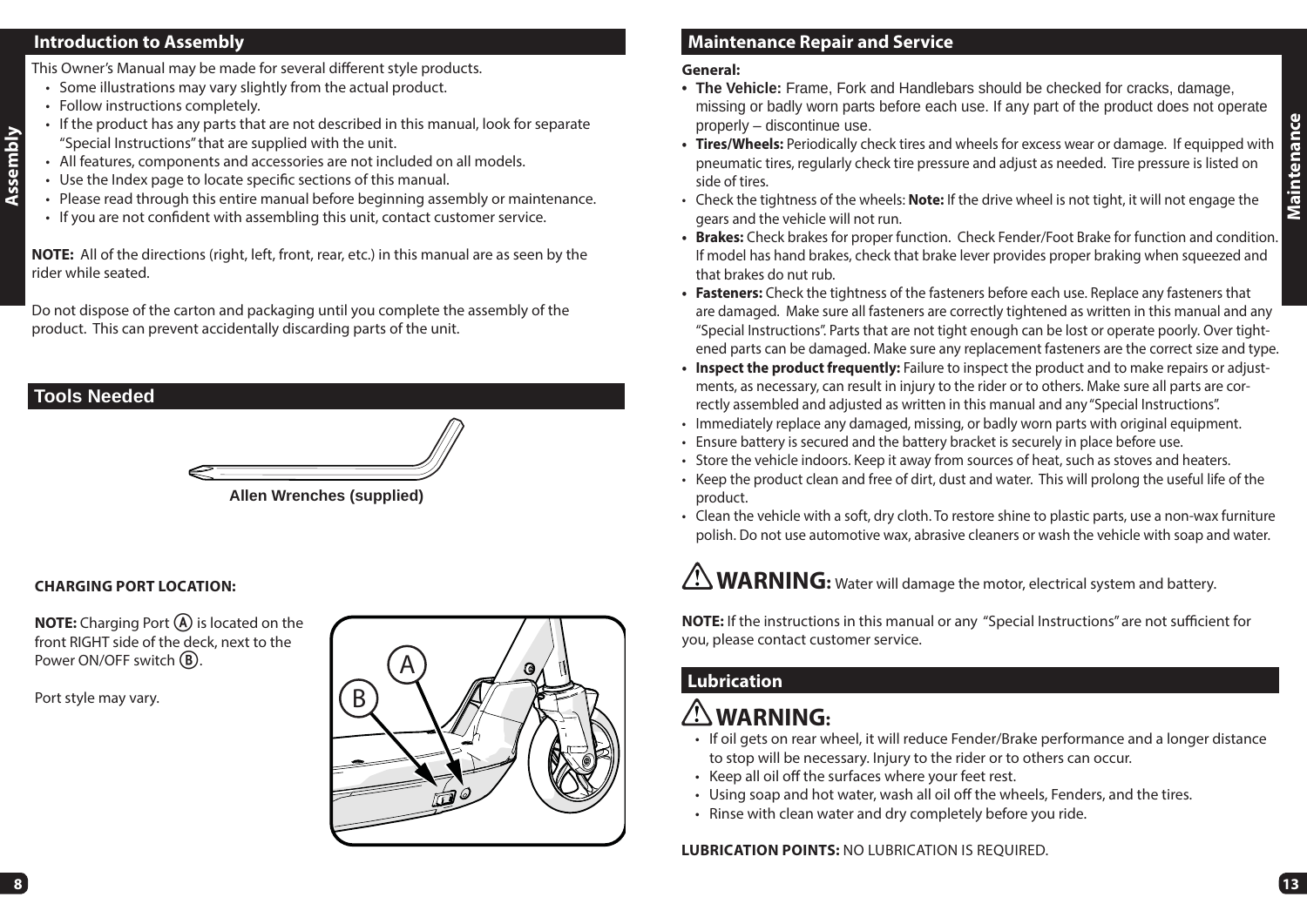## **Operation:**

#### **USAGE:**

**Operation**

- Turn ON power by switching on the Power Switch **A**.
- While pushing Throttle Button **B**, place one foot on the Deck and push "kick start" the scooter with the other foot.
- Once moving, place other foot on deck.
	- Release Throttle Button **B** to turn off Drive Motor.
	- Apply foot to rear Fender/Brake  $\circled{c}$  to stop.

**NOTE:** If unit stops working, turn off power and wait approximately 30 seconds for drive battery fuse to reset.



 $B$ 

WARNING: Both hands must firmly grip the handlebar before pushing Power Button **B**. Failure to follow this rule can result in personal injury or damage to the product. **<sup>9</sup>**

## **Installing Front Wheel:**

**NOTE: Front Wheel may already be assembled by factory**



#### **STEP 1:**

- 1. Remove Shoulder Screws **A** if pre-installed.
- 2. Place Front Wheel **B** into Fork so that axle holes line up.
- 3. Install Shoulder Screws **A** fully and securely.

#### **STEP 2:**

4. Unfold Fork assembly by releasing Lock **C** and tilting Fork assembly forward until it SNAPS into the upright LOCKED position.

#### **See Torque Chart for recommended Torque.**